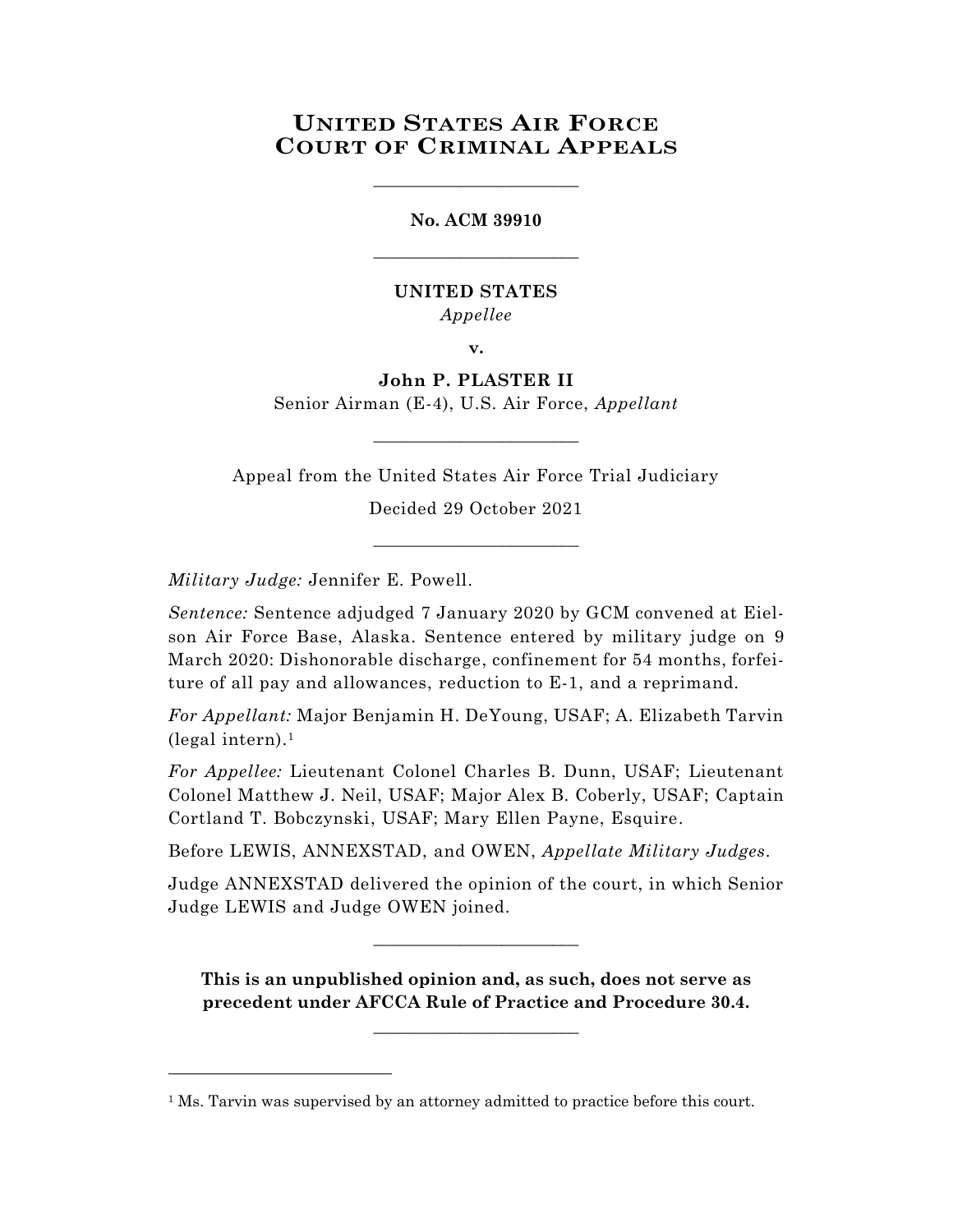#### ANNEXSTAD, Judge:

l

A general court-martial composed of a military judge convicted Appellant, in accordance with his pleas and pursuant to a pretrial agreement (PTA), of one charge and specification of viewing child pornography, and an additional charge and specification of indecent conduct, both in violation of Article 134, Uniform Code of Military Justice (UCMJ), 10 U.S.C. § 934, *Manual for Courts-Martial, United States* (2016 ed.). <sup>2</sup> The court-martial sentenced Appellant to a dishonorable discharge, confinement for 54 months, forfeiture of all pay and allowances, reduction to the grade of E-1, and a reprimand. The PTA had no effect on the adjudged sentence and the convening authority took "no action" on the findings and sentence. <sup>3</sup> This case was docketed with this court on 13 May 2020.

Appellant raises five issues before this court: (1) whether the Government's failure to serve Appellant with a copy of his record of trial violates Article 54, UCMJ, 10 U.S.C.  $\S$  854, Rule for Courts-Martial 1112(e), and due process; (2) whether Appellant is entitled to appropriate relief for the convening authority's failure to take action on the sentence as required by law; (3) whether a prosecuting legal office paralegal had a personal conflict of interest, disqualifying the prosecution team; (4) whether Appellant's sentence is inappropriately severe; and (5) whether trial counsel's improper sentencing argument raised doubt about whether Appellant was sentenced based on the evidence alone.<sup>4</sup>

With respect to Appellant's first issue, this court granted Appellant relief on 25 June 2021, and ordered the Government to serve a copy of the record of trial on Appellant and also granted Appellant an additional 60 days from the date of service to file any supplemental issues with this court. Government counsel provided notice to this court that a copy of the record of trial was served on Appellant on 26 July 2021. Appellant did not file additional issues with this court. We find this issue is now moot.

With respect to issue (2), and consistent with our superior court's decision in *United States v. Brubaker-Escobar, \_*\_\_ M.J. \_\_\_, 20-0345/AR, 2021 CAAF LEXIS 818, at \*1–2 (C.A.A.F. 7 Sep. 2021) (per curiam), we find the convening

 $2$  All references to the Rules for Courts-Martial (R.C.M.) and the non-punitive articles of the UCMJ are to the *Manual for Courts-Martial*, *United States* (2019 ed.).

<sup>&</sup>lt;sup>3</sup> The PTA specified that the convening authority would approve no confinement in excess of 60 months.

<sup>4</sup> Issues (2), (3), (4), and (5) were raised pursuant to *United States v. Grostefon*, 12 M.J. 431 (C.M.A. 1982).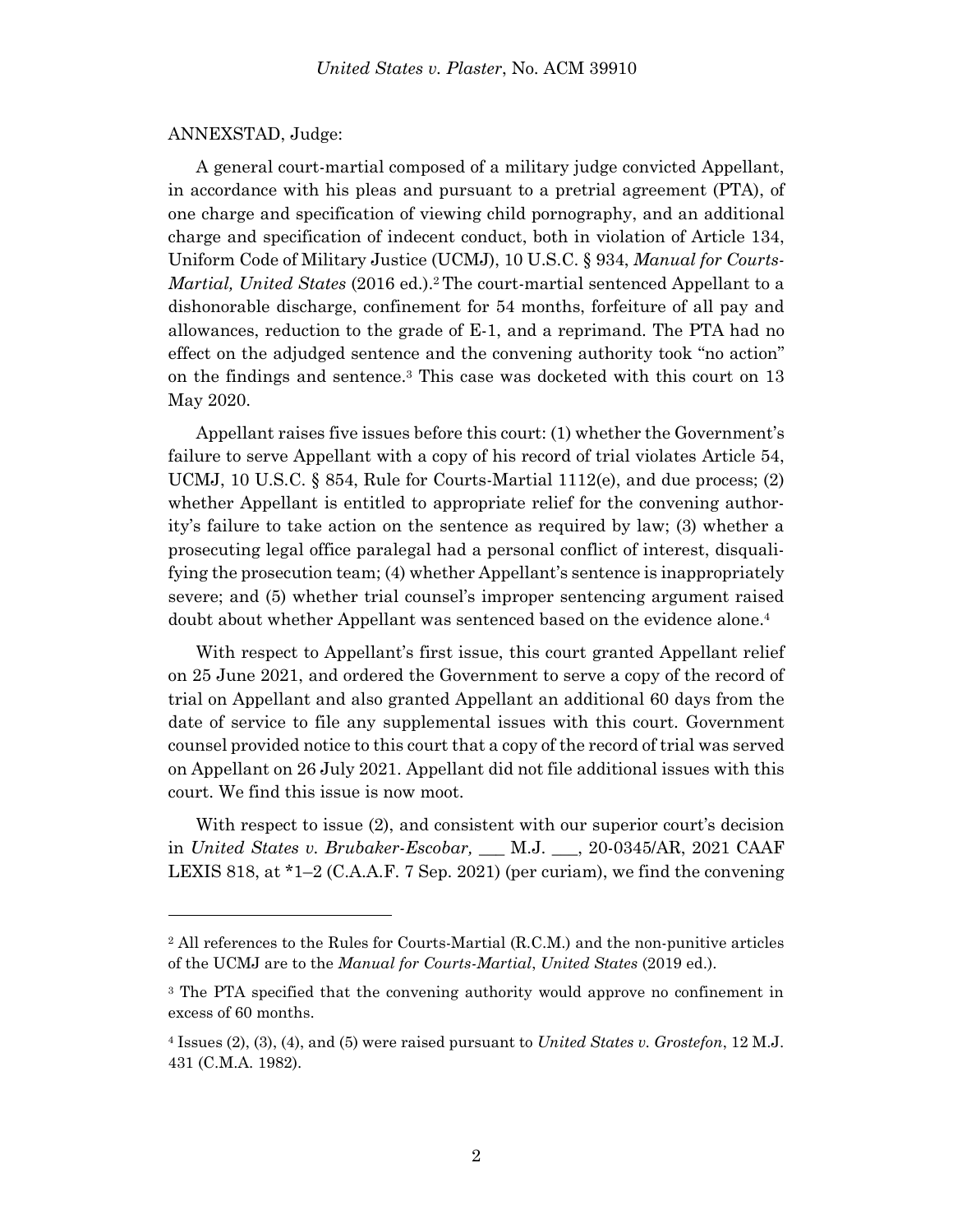authority made a procedural error when he failed to take action on the sentence as Appellant was found guilty of at least one offense that occurred prior to 1 January 2019 and the charges were referred after 1 January 2019. However, after testing the error for "material prejudice to a substantial right" of Appellant, we determine that Appellant is not entitled to relief. *See United States v. Alexander*, 61 M.J. 266, 269 (C.A.A.F. 2005).<sup>5</sup>

With respect to issue (3), we have carefully considered Appellant's contention and find it does not require further discussion or warrant relief. *See United States v. Matias*, 25 M.J. 356, 361 (C.M.A. 1987). With respect to Appellant's remaining issues (4) and (5), we find no error materially prejudicial to a substantial right of Appellant, and affirm the findings and sentence.

#### **I. BACKGROUND**

Appellant joined the Air Force in September 2016, and worked as a maintainer at Eielson Air Force Base, Alaska. According to Appellant's stipulation of fact admitted at trial, Appellant and one of the victims of his offenses, AM, attended the same high school and were in an intimate relationship until approximately September 2016. During their relationship and with AM's consent, Appellant made videos of himself and AM having sexual intercourse. AM was 17 years old at the time of the videos; Appellant was 14 months older than AM. In 2018, nearly two years after his relationship with AM ended, Appellant posted two of the videos on a pornographic website without AM's consent. These videos were given graphic and explicit titles and contained AM's full name. Around the same time, Appellant created a post and chat entitled "My gf [AM]" to an Internet discussion board. Appellant also posted clothed pictures of AM, and explicit discussions of what Appellant stated were AM's sexual preferences and characteristics. Appellant removed the videos from the pornographic website after AM's then-boyfriend contacted Appellant. Within a few weeks, Appellant's conduct came to the attention of Air Force officials at a base near where AM lived and was promptly reported to the Air Force Office of Special Investigations (AFOSI).

In October 2018, agents from the AFOSI interviewed Appellant regarding the online postings concerning AM. Appellant admitted to the agents that he posted the videos and chat online. Subsequently, the agents obtained search authorization to search Appellant's digital devices. The forensic examination

l

<sup>&</sup>lt;sup>5</sup> We find the convening authority's error harmless for the following reasons: (1) Appellant waived his right to seek clemency from the convening authority on 7 January 2020; and (2) the convening authority lacked the ability to grant clemency with respect to both the punitive discharge and the term of confinement.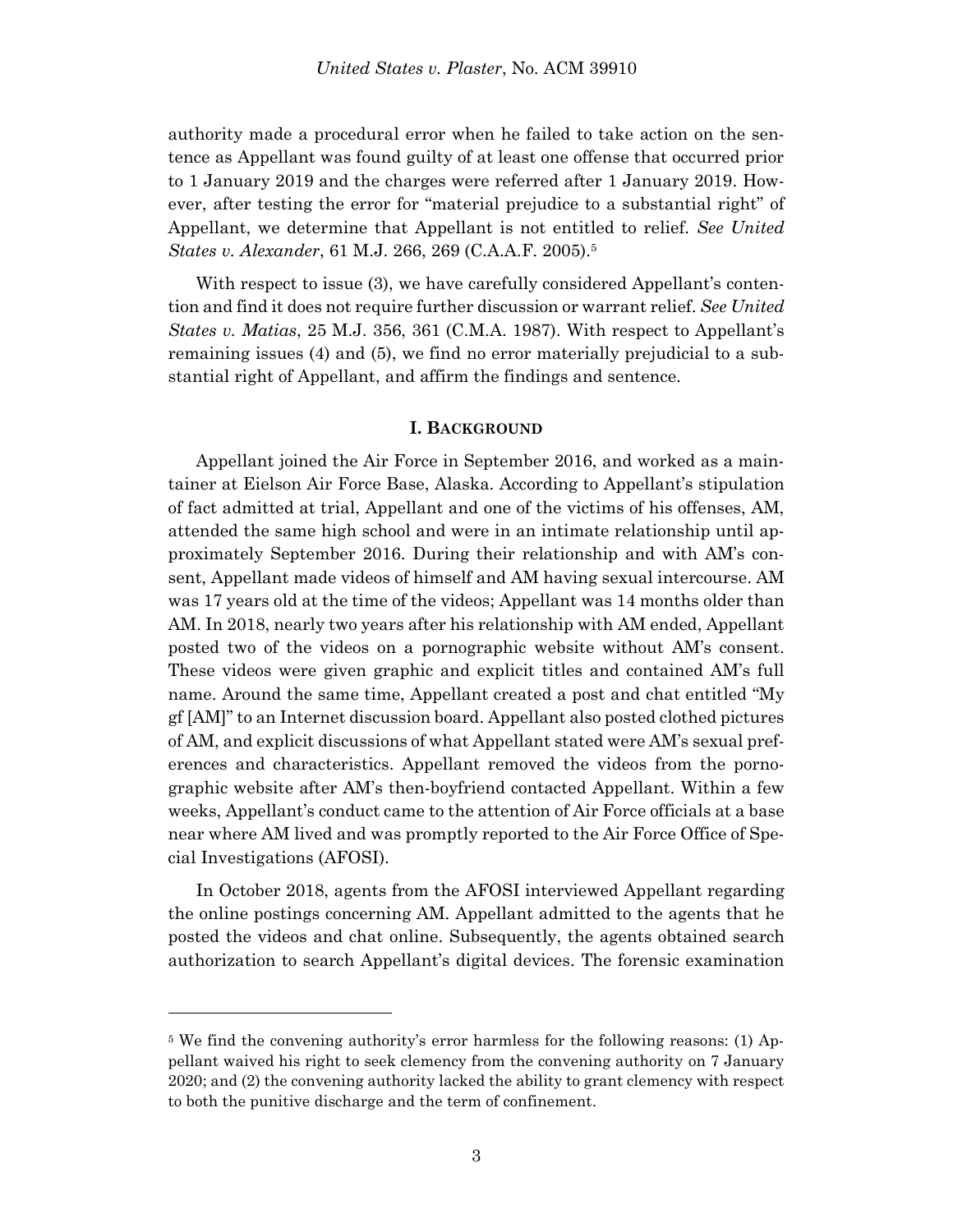of these digital devices revealed not only corroborating evidence relating to Appellant's admissions concerning AM, but also over 1,100 images of suspected child pornography. Forensic analysis of these images via the National Center for Missing and Exploited Children revealed 83 matches of known images of child pornography, 44 of which were unique images. The analysis also revealed that Appellant's search history contained terms associated with child pornography. Appellant admitted to investigators that he intentionally searched for and viewed images of child pornography on one of the devices, a cellphone.

#### **II. DISCUSSION**

#### **A. Sentence Appropriateness**

Appellant contends that his sentence is inappropriately severe because of the limited timeline of his offenses and the fact that he took responsibility for his actions by removing the videos before AFOSI became involved. We disagree.

 This court "may affirm only . . . the sentence or such part or amount of the sentence, as it finds correct in law and fact and determines, on the basis of the entire record, should be approved." Article 66(d), UCMJ, 10 U.S.C. § 866(d). We review sentence appropriateness de novo, employing "a sweeping Congressional mandate to ensure 'a fair and just punishment for every accused.'" *United States v. Baier*, 60 M.J. 382, 384 (C.A.A.F. 2005) (citations omitted). We are tasked with ensuring Appellant receives the right amount of punishment for his offenses. *See United States v. Barker*, 28 M.J. 121, 122 (C.M.A. 1989). In determining whether a sentence is appropriate, we consider the "particular appellant, the nature and seriousness of the offense[s], the appellant's record of service, and all matters contained in the record of trial." *United States v. Anderson*, 67 M.J. 703, 705 (A.F. Ct. Crim. App. 2009). We have a great deal of discretion in determining whether a particular sentence is appropriate, but we are not authorized to engage in exercises of clemency. *United States v. Healy*, 26 M.J. 394, 395–96 (C.M.A. 1988).

 After conducting a review of the entire record, we find that the sentence is appropriate. In reaching this conclusion, we considered Appellant's unsworn statement and his enlisted performance report. We also considered the facts of the offenses to which Appellant pleaded guilty and all other properly admitted matters. Appellant was 21 years old when he posted explicit videos of AM on the Internet. These videos contained AM's likeness and full name, and made her personally identifiable in a humiliating way to the entire world. Additionally, Appellant viewed 83 images of known child pornography on his cellphone. Appellant stipulated that the child pornography images he viewed primarily depicted girls between the ages of three and ten years old. At trial, Appellant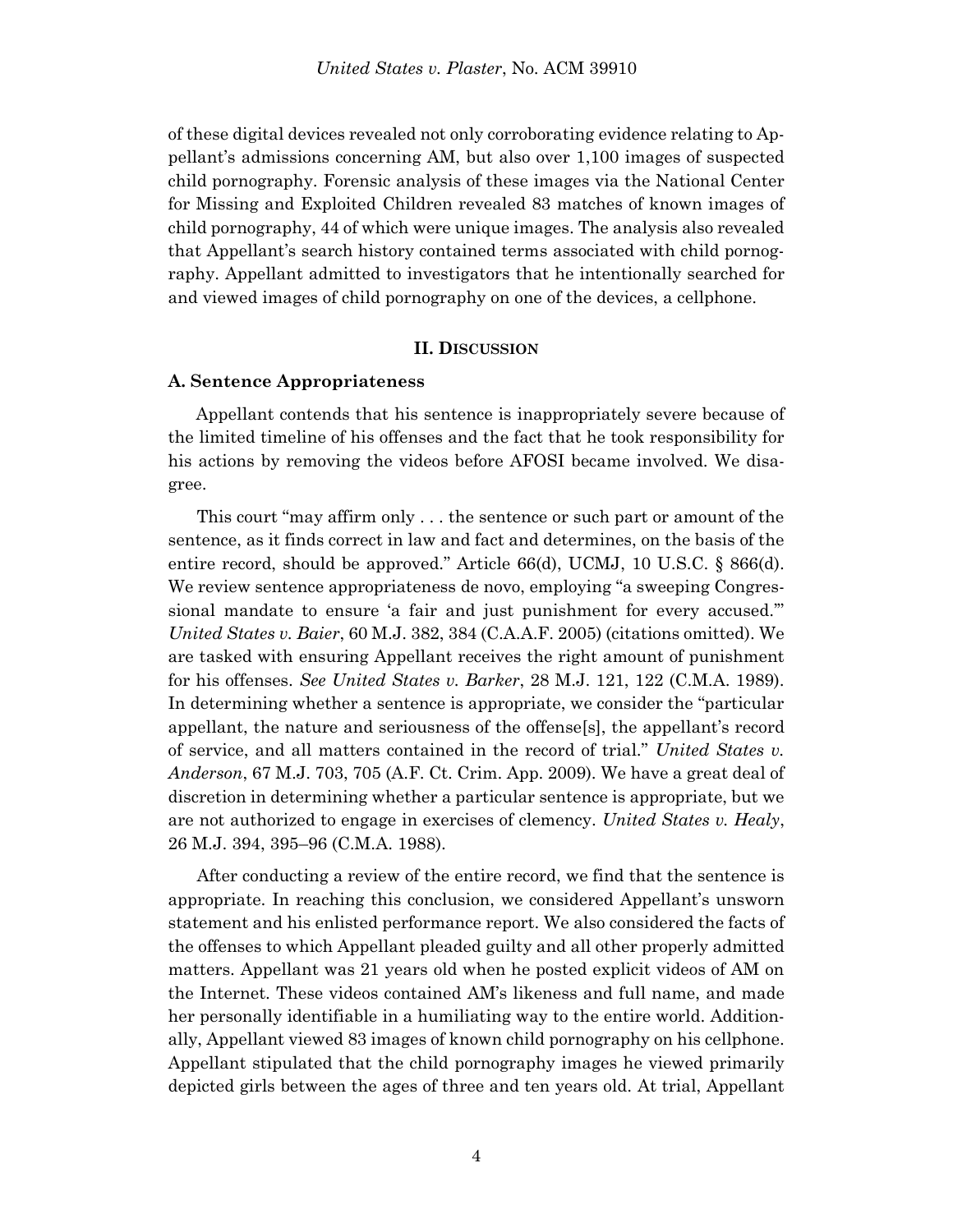faced a maximum sentence that included confinement for 15 years and a dishonorable discharge. Trial counsel recommended confinement for 72 months and a dishonorable discharge. The military judge adjudged a sentence that included 54 months of confinement and a dishonorable discharge—less than a third of the maximum term of confinement. We find Appellant's approved sentence is not inappropriately severe.

### **B. Sentencing Argument**

Appellant asserts that trial counsel committed prosecutorial misconduct during his sentencing argument by arguing facts not in evidence. Specifically, Appellant contends that trial counsel referred to the "dark web" on at least three occasions during argument and also argued that Appellant's crimes were aggravated by the fact that he "opened door after door after door" in order to access the images of child pornography. Trial defense counsel did not object to any of these references during trial counsel's argument. Appellant now argues that there was no evidence presented that he accessed the "dark web" or any area of the Internet that would not be accessible to an average user. Additionally, Appellant argues that there was no evidence that Appellant had installed any specialized applications that allowed him to access the "dark web" or that he had to engage in any additional steps to "open" any "doors" to access the charged images. Appellant asks us to grant him sentence relief. We find that Appellant has failed to meet his burden to demonstrate prejudice and therefore we conclude that no relief is warranted.

We review claims of prosecutorial misconduct and improper argument de novo; when no objection is made at trial, the error is forfeited, and we review for plain error. *United States v. Voorhees*, 79 M.J. 5, 9 (C.A.A.F. 2019) (citation omitted). "Plain error occurs when (1) there is error, (2) the error is plain or obvious, and (3) the error results in material prejudice to a substantial right of the accused." *United States v. Fletcher*, 62 M.J. 175, 179 (C.A.A.F. 2005) (citation omitted).

"Trial prosecutorial misconduct is behavior by the prosecuting attorney that 'oversteps the bounds of that propriety and fairness which should characterize the conduct of such an officer in the prosecution of a criminal offense.'" *Id.* at 178 (quoting *Berger v. United States*, 295 U.S. 78, 84 (1935)). "Prosecutorial misconduct can be generally defined as action or inaction by a prosecutor in violation of some legal norm or standard, e.g., a constitutional provision, a statute, a Manual rule, or an applicable professional ethics canon." *United States v. Meek*, 44 M.J. 1, 5 (C.A.A.F. 1996) (citing *Berger*, 295 U.S. at 88) (additional citation omitted).

In presenting argument, trial counsel may "argue the evidence of record, as well as all reasonable inferences fairly derived from such evidence." *United*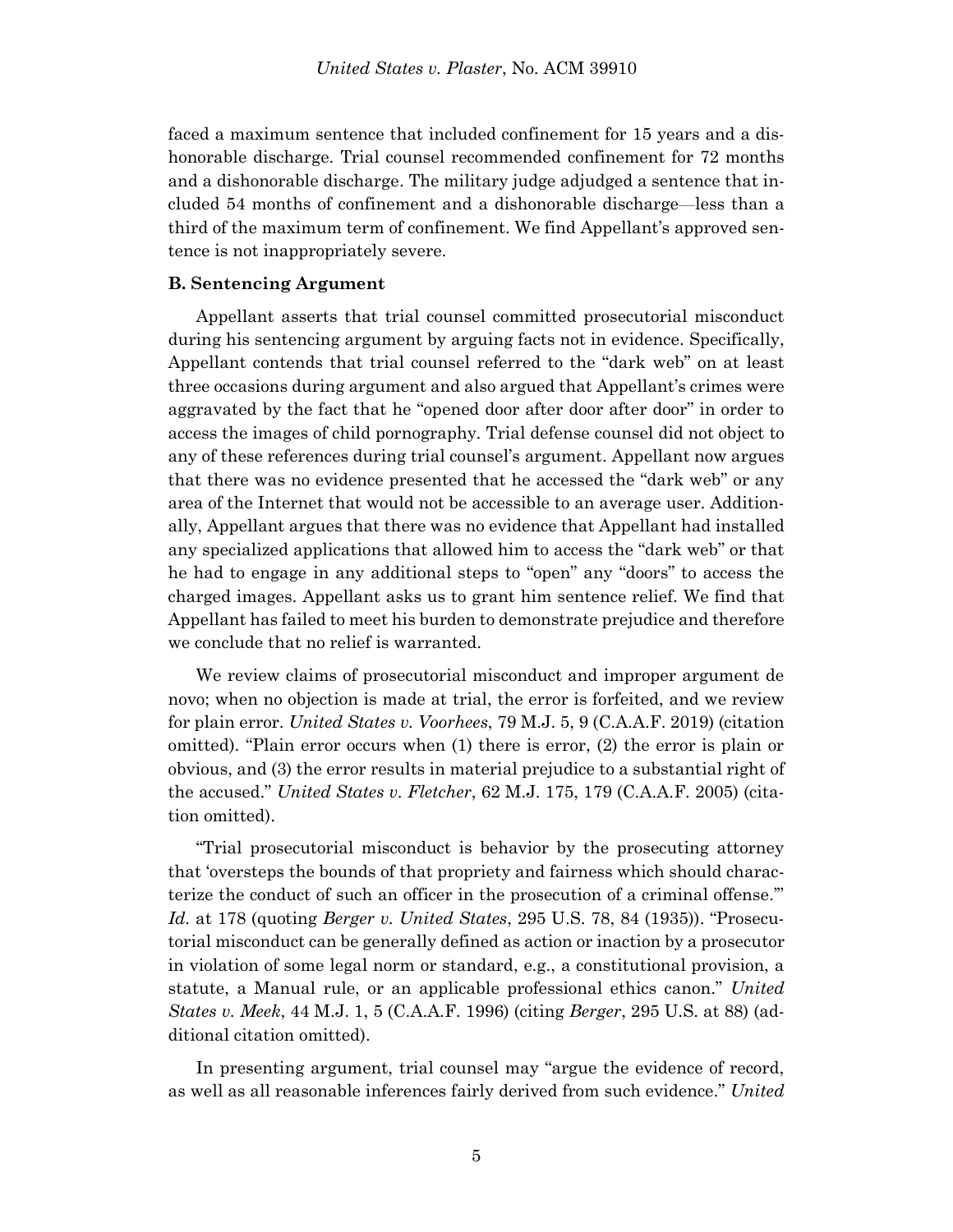*States v. Baer*, 53 M.J. 235, 237 (C.A.A.F. 2000) (citation omitted). In determining whether trial counsel's comments were fair, we examine them in the context in which they were made. *United States v. Gilley*, 56 M.J. 113, 121 (C.A.A.F. 2001). We do not "surgically carve out a portion of the argument with no regard to its context." *Baer*, 53 M.J. at 238 (internal quotation marks omitted).

"Where improper argument occurs during the sentencing portion of the trial, we determine whether or not we can be confident that [an appellant] was sentenced on the basis of the evidence alone." *United States v. Pabelona*, 76 M.J. 9, 12 (C.A.A.F. 2017) (quoting *United States v. Frey*, 73 M.J. 245, 248 (C.A.A.F. 2014)) (alteration in original) (internal quotations omitted) (citations omitted). In assessing prejudice from improper argument, we analyze: (1) the severity of the misconduct; (2) the measures, if any, adopted to cure the misconduct; and (3) the weight of the evidence supporting the conviction. *United States v. Halpin*, 71 M.J. 477, 480 (C.A.A.F. 2013) (quoting *Fletcher*, 62 M.J. at 184). The United States Court of Appeals for the Armed Forces (CAAF) has identified five indicators of severity: "(1) the raw numbers—the instances of misconduct as compared to the overall length of the argument[;] (2) whether the misconduct was confined to the trial counsel's rebuttal or spread throughout the findings argument or the case as a whole; (3) the length of the trial; (4) the length of the panel's deliberations[;] and (5) whether the trial counsel abided by any rulings from the military judge." *Fletcher*, 62 M.J. at 184 (citation omitted). In *Halpin*, the CAAF extended the *Fletcher* test to improper sentencing argument. 71 M.J. at 480. In assessing prejudice, the lack of a defense objection is "'some measure of the minimal impact' of a prosecutor's improper comment." *Gilley*, 56 M.J. at 123 (quoting *United States v. Carpenter*, 51 M.J. 393, 397 (C.A.A.F. 1999)).

"When the issue of plain error involves a judge-alone trial, an appellant faces a particularly high hurdle." *United States v. Robbins*, 52 M.J. 455, 457 (C.A.A.F. 2000). As the sentencing authority, military judges are presumed to know the law and apply it correctly. *United States v. Sanders*, 67 M.J. 344, 346 (C.A.A.F. 2009) (citations omitted). That presumption holds absent clear evidence to the contrary. *Id*. (citations omitted).

 It is unnecessary to determine if trial counsel's references during his sentencing argument to the "dark web" or Appellant having to "open door after door after door" to access the charged images were error, because Appellant has failed to meet his burden to demonstrate prejudice. We note that the above statements consisted of a few, isolated references, in a sentencing argument that spanned 13 pages of transcript. We further note that the lack of objection by trial defense counsel provides us "some measure of the minimal impact" of trial counsel's argument. *Gilley*, 56 M.J. at 123 (quoting *Carpenter,* 51 M.J. at